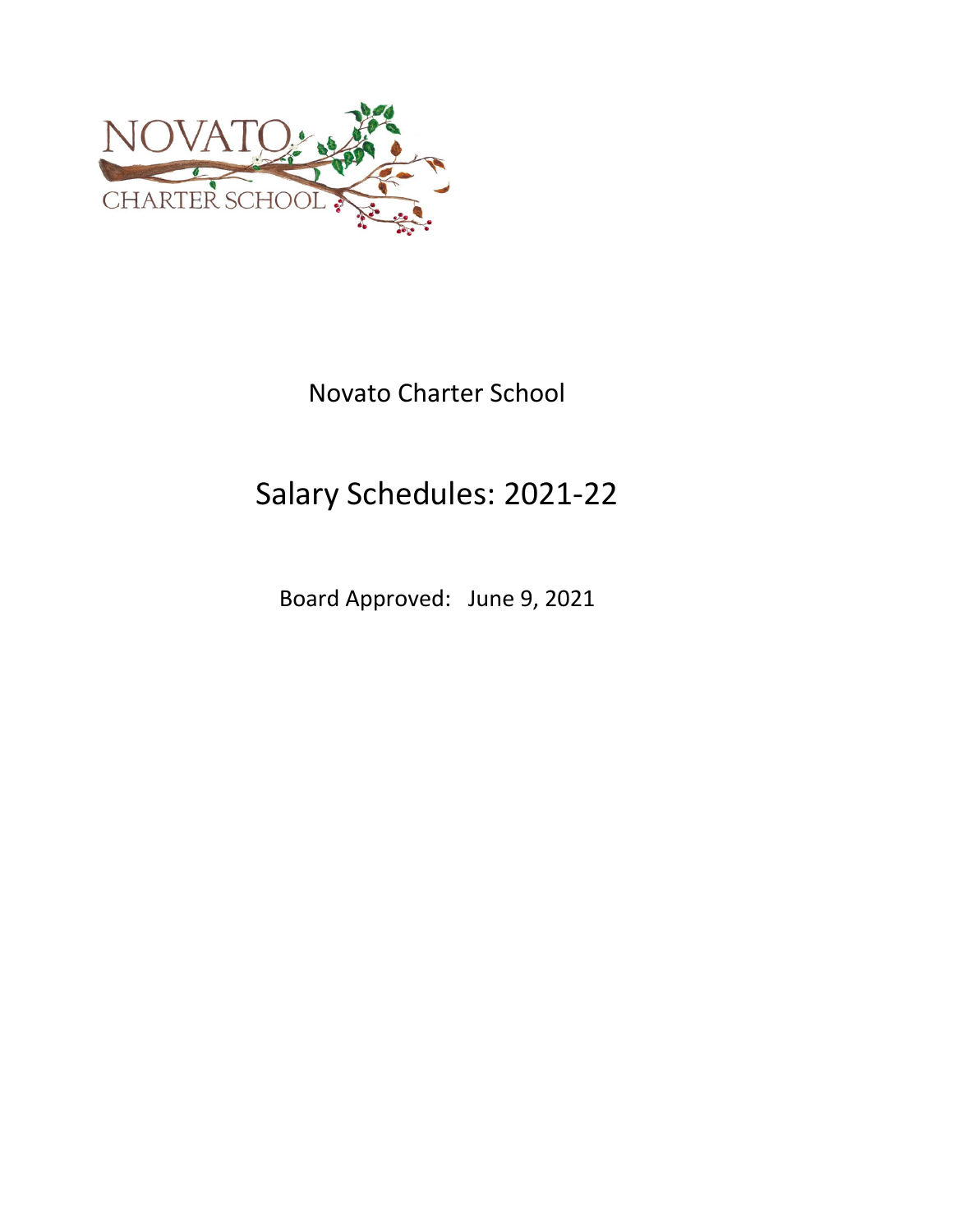# **2021-22 Novato Charter School Certificated - Other Rates Salary Schedule (94-00)**

|       | Step--> |        |        |                      |
|-------|---------|--------|--------|----------------------|
| Range |         | 2      | 3      |                      |
|       | 60.00   | 75.00  |        |                      |
| 2     | 25.00   |        |        |                      |
| 3     | 30.00   |        |        |                      |
| 4     | 35.00   |        |        |                      |
| 5     | 40.00   |        |        |                      |
| 6     | 50.00   |        |        |                      |
| 7     | 90.00   |        |        | 1/2 day (<3.75 hrs)  |
| 8     | 150.00  |        |        | Full day (>4.00 hrs) |
| 9     | 85.00   | 90.00  | 95.00  | Nurse, SLP, Other    |
| 10    | 110.00  | 115.00 | 120.00 | Psych, SLP2, Other   |
|       |         |        |        |                      |
|       |         |        |        |                      |
|       |         |        |        |                      |

Notes:

| 2/1  | 25.00 Certificated Substitute/Hrly Rate 01 |           |
|------|--------------------------------------------|-----------|
| 3/1  | 30.00 Certificated Substitute/Hrly Rate 02 |           |
| 4/1  | 35.00 Certificated Substitute/Hrly Rate 03 |           |
| 5/1  | 40.00 Certificated Substitute/Hrly Rate 04 |           |
| 6/1  | 50.00 Certificated Substitute/Hrly Rate 05 | Jones     |
| 1/1  | 60.00 Certificated Substitute/Hrly Rate 06 | Holt; H   |
| 1/2  | 75.00 Certificated Substitute/Hrly Rate 01 | Mentori   |
| 7/1  | 90.00 Certificated Sub - 1/2 Day Rate      | 180 day   |
| 8/1  | 150.00 Certificated Sub - Full Day Rate    | $180$ day |
| 9/1  | 85.00 Cert Spec Rate 01 (Nurse, etc)       | Nurse     |
| 9/2  | 90.00 Cert Spec Rate 02 (Nurse, etc)       |           |
| 9/3  | 95.00 Cert Spec Rate 03 (Nurse, etc)       |           |
| 10/1 | 110.00 Cert Spec Rate 04 (Psych, etc)      | Correia   |
| 10/2 | 115.00 Cert Spec Rate 05 (Psych, etc)      |           |
| 10/3 | 120.00 Cert Spec Rate 06 (Psych, etc)      |           |

Rev 2021 05 25 (no change from 20-21)

6 Holt; HW Club/Pwr Hr Mentoring 180 days; \$32,400 Annual 180 days; \$27,000 Annual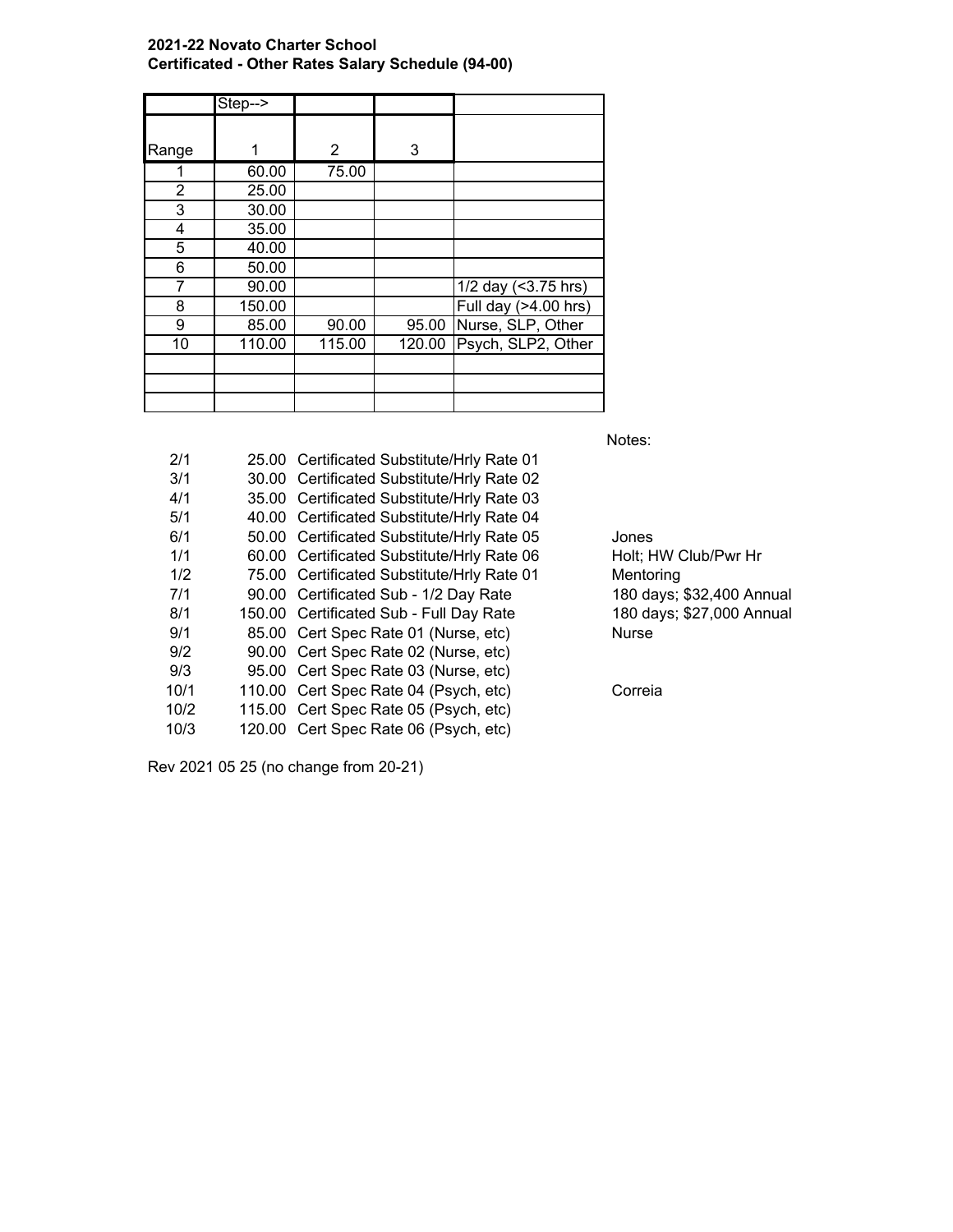# **2021-22 Novato Charter School Classified - Other Rates Salary Schedule (95-00)**

|                | Step--> |                |       |        |
|----------------|---------|----------------|-------|--------|
|                |         |                |       |        |
| Range          | 1       | $\overline{2}$ | 3     | Notes: |
|                | 25.00   | 40.00          | 60.00 |        |
| $\overline{2}$ | 15.00   |                |       |        |
| 3              | 20.00   |                |       |        |
| 4              | 22.00   |                |       |        |
| 5              | 30.00   |                |       |        |
| 6              | 50.00   |                |       |        |
| 7              | 75.00   |                |       |        |
| 8              |         |                |       |        |
| 9              |         |                |       |        |
| 10             |         |                |       |        |

Notes:

| 2/1 | 15.00 Classified Substitute/Hrly Rate 01 |                  |
|-----|------------------------------------------|------------------|
| 3/1 | 20.00 Classified Substitute/Hrly Rate 02 | Little           |
| 4/1 | 22.00 Classified Substitute/Hrly Rate 03 |                  |
| 1/1 | 25.00 Classified Substitute/Hrly Rate 04 | Spanish/Spec     |
| 5/1 | 30.00 Classified Substitute/Hrly Rate 05 |                  |
| 1/2 | 40.00 Classified Substitute/Hrly Rate 06 | Holt             |
| 6/1 | 50.00 Classified Substitute/Hrly Rate 07 |                  |
| 1/3 | 60.00 Classified Substitute/Hrly Rate 08 | HW Club / Pwr Hr |
| 7/1 | 75.00 Classified Substitute/Hrly Rate 09 | <b>Mentors</b>   |

Rev 2021 05 25 (no change from 20-21)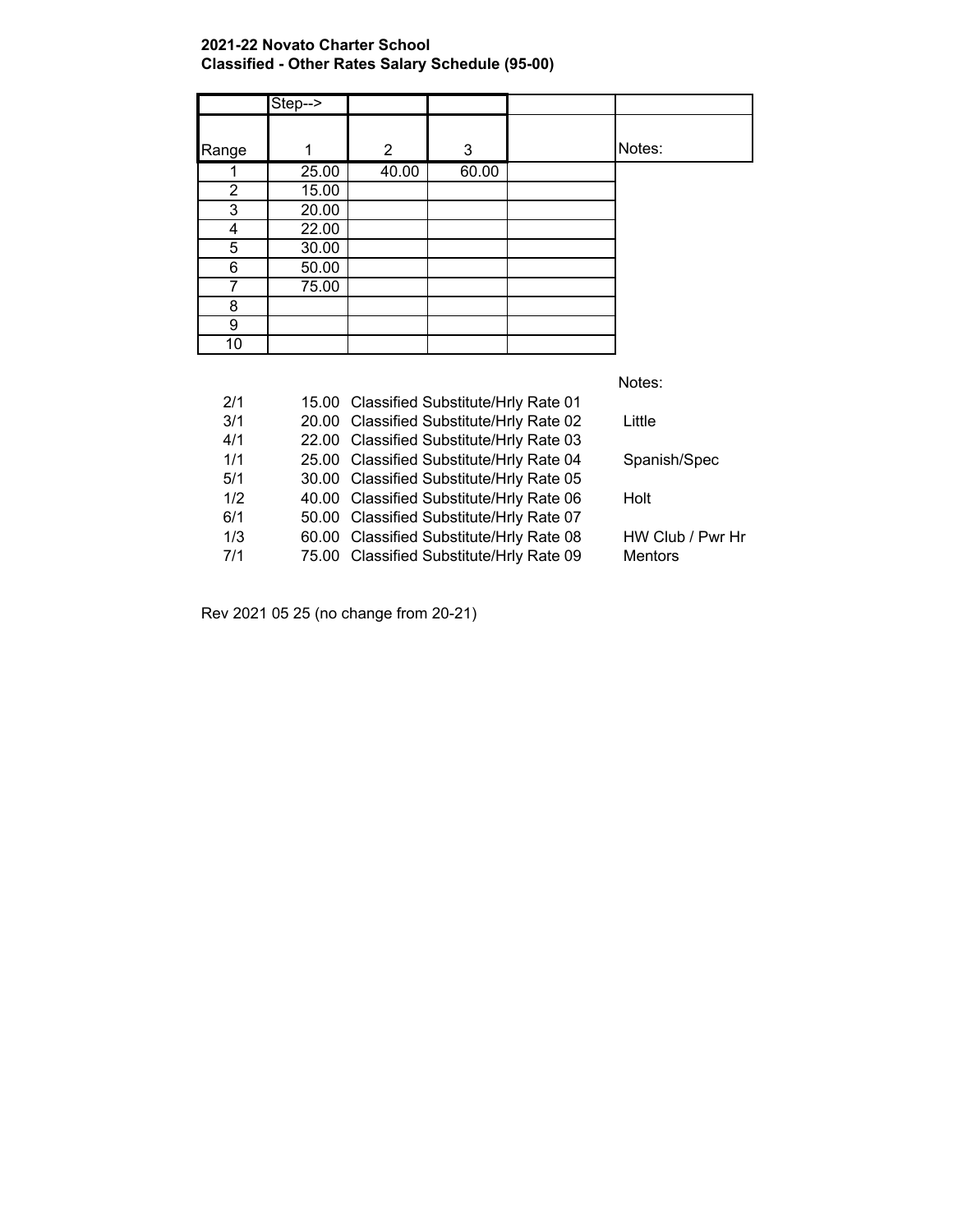#### **2021-22 Novato Charter School Certificated Teacher Salary Schedule (96-00)**

| Range                 |              | $\overline{\mathbb{I}}$ | $\overline{\mathbb{H}}$ | $\overline{N}$   |                 | $\vee$           | $\overline{\mathsf{V}}$ |                  |    | $\overline{\overline{\text{V}}\text{III}}$ |
|-----------------------|--------------|-------------------------|-------------------------|------------------|-----------------|------------------|-------------------------|------------------|----|--------------------------------------------|
|                       |              |                         |                         |                  |                 | <b>BA+60</b>     |                         |                  |    | BA+90(IV+P                                 |
|                       |              | <b>BA+30</b>            | <b>BA+45</b>            |                  |                 | $(W+CTC)$        |                         | <b>BA+75</b>     |    | hD, VI+MA, I                               |
|                       |              | (Waldorf                | (CTC,                   | <b>BA+60</b>     |                 | $[1/2$ yr or     | <b>BA+75</b>            | $(IV+MA)$ [1/2   |    | V+Sci/Math/                                |
| <b>Step</b>           | <b>BA</b>    | Certificate)            | $CTC+MA^3$              | $(W+CTC)$        |                 | step]            | $(IV+MA)$               | yr or step]      |    | $SpEd3$ )                                  |
| 1                     | \$<br>47,000 | \$<br>50,000            | \$<br>54,000            | \$<br>58,000     | $\overline{\$}$ | 58,500           | \$<br>60,000            | \$<br>60,500     | \$ | 63,000                                     |
| $\overline{c}$        | 48,000       | 51,000                  | 55,000                  | 59,000           |                 | 59,500           | 61,000                  | 61,500           |    | 64,000                                     |
| 3                     | 49,000       | 52,000                  | 56,000                  | 60,000           |                 | 60,500           | 62,000                  | 62,500           |    | 65,000                                     |
| 4                     |              |                         | 57,000                  | 61,000           |                 | 61,500           | 63,000                  | 63,500           |    | 66,000                                     |
| 5                     |              |                         | 58,000                  | 62,000           |                 | 62,500           | 64,000                  | 64,500           |    | 67,000                                     |
| 6                     |              |                         | 59,000                  | 63,000           |                 | 63,500           | 65,000                  | 65,500           |    | 68,000                                     |
| 7                     |              |                         | 60,000                  | 64,000           |                 | 64,500           | 66,000                  | 66,500           |    | 69,000                                     |
| $\overline{8}$        |              |                         | 61,000                  | 65,000           |                 | 65,500           | 67,000                  | 67,500           |    | 70,000                                     |
| $\overline{9}$        |              |                         | 62,000                  | 66,000           |                 | 66,500           | 68,000                  | 68,500           |    | 71,000                                     |
| 10                    |              |                         | 63,000                  | 67,000           |                 | 67,500           | 69,000                  | 69,500           |    | 72,000                                     |
| $\overline{11}$       |              |                         | 64,000                  | 68,000           |                 | 68,500           | 70,000                  | 70,500           |    | 73,000                                     |
| $\overline{12}$       |              |                         | 65,000                  | 69,000           |                 | 69,500           | 71,000                  | 71,500           |    | 74,000                                     |
| $\overline{13}$       |              |                         | 66,000                  | 70,000           |                 | 70,500           | 72,000                  | 72,500           |    | 75,000                                     |
| $\overline{14}$       |              |                         | 67,000                  | 71,000           |                 | 71,500           | 73,000                  | 73,500           |    | 76,000                                     |
| $\overline{15}$       |              |                         | 68,000                  | 72,000           |                 | 72,500           | 74,000                  | 74,500           |    | 77,000                                     |
| $\overline{16}$       |              |                         | 69,000                  | 73,000           |                 | 73,500           | 75,000                  | 75,500           |    | 78,000                                     |
| 17                    |              |                         | 70,000                  | 74,000           |                 | 74,500           | 76,000                  | 76,500           |    | 79,000                                     |
| 18                    |              |                         | 71,000                  | 75,000           |                 | 75,500           | 77,000                  | 77,500           |    | 80,000                                     |
| $\overline{19}$       |              |                         | 72,000                  | 76,000           |                 | 76,500           | 78,000                  | 78,500           |    | 81,000                                     |
| 20                    |              |                         | 73,000                  | 77,000           |                 | 77,500           | 79,000                  | 79,500           |    | 82,000                                     |
| $\overline{21}$       |              |                         |                         | 78,000           |                 | 78,500           | 80,000                  | 80,500           |    | 83,000                                     |
| 22                    |              |                         |                         | 79,000           |                 | 79,500           | 81,000                  | 81,500           |    | 84,000                                     |
| $\overline{23}$       |              |                         |                         | 80,000           |                 | 80,500           | 82,000                  | 82,500           |    | 85,000                                     |
| $\overline{24}$       |              |                         |                         | 81,000           |                 | 81,500           | 83,000                  | 83,500           |    | 86,000                                     |
| 25                    |              |                         |                         | 82,000           |                 | 82,500           | 84,000                  | 84,500           |    | 87,000                                     |
| 26                    |              |                         |                         | 83,000           |                 | 83,500           | 85,000                  | 85,500           |    | 88,000                                     |
| 27                    |              |                         |                         | 84,000           |                 | 84,500           | 86,000                  | 86,500           |    | 89,000                                     |
| 28                    |              |                         |                         | 85,000           |                 | 85,500           | 87,000                  | 87,500           |    | 90,000                                     |
| 29                    |              |                         |                         | 86,000           |                 | 86,500           | 88,000                  | 88,500           |    | 91,000                                     |
| $\overline{30}$       |              |                         |                         | 87,000           |                 | 87,500           | 89,000                  | 89,500           |    | 92,000                                     |
| $\overline{31}$<br>32 |              |                         |                         | 88,000<br>89,000 |                 | 88,500<br>89,500 | 90,000<br>91,000        | 90,500<br>91,500 |    | 93,000                                     |
| 33                    |              |                         |                         | 90,000           |                 | 90,500           | 92,000                  | 92,500           |    | 94,000<br>95,000                           |
| 34                    |              |                         |                         | 91,000           |                 | 91,500           | 93,000                  | 93,500           |    | 96,000                                     |
| 35                    |              |                         |                         | 92,000           |                 | 92,500           | 94,000                  | 94,500           |    | 97,000                                     |
| 36                    |              |                         |                         | 93,000           |                 | 93,500           | 95,000                  | 95,500           |    | 98,000                                     |
| 37                    |              |                         |                         | 94,000           |                 | 94,500           | 96,000                  | 96,500           |    | 99,000                                     |
| 38                    |              |                         |                         | 95,000           |                 | 95,500           | 97,000                  | 97,500           |    | 100,000                                    |
| 39                    |              |                         |                         | 96,000           |                 | 96,500           | 98,000                  | 98,500           |    | 101,000                                    |
| 40                    |              |                         |                         | 97,000           |                 | 97,500           | 99,000                  | 99,500           |    | 102,000                                    |

Notes:

- 1) Up to 10 years (11 steps) of Transferable Experience Credit for step placement; up to an additional 3 years Transferable Credit may be added at Director discretion based on need.
- 2) For Ranges III and VIII, possession of MA or Specialist Certification (e.g. NGSS) may count for up to two additional steps.
- 3) For purposes of Step placement, non-Waldorf/public school experience may count as a 1/2 step
- 4) Placement on schedule may not correspond exactly with seniority due to differences in salary schedules from other schools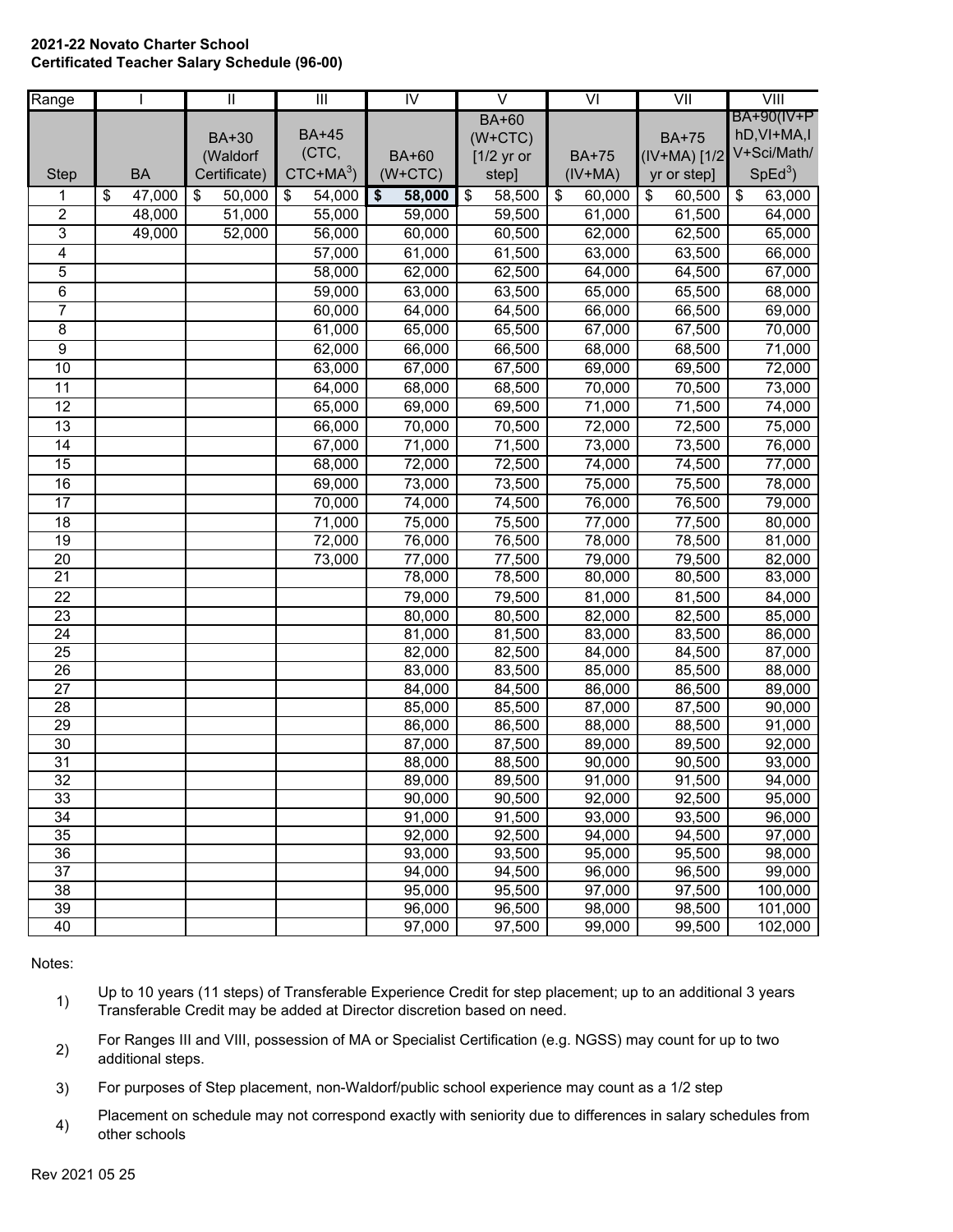### **2021-22 Novato Charter School**

**Certificated Speech Therapists & Program Specialists (83-00)**

*(note same as NUSD Salary Schedule #83)*

| Range           | proto same as no board y conculato moo,<br>Τ | π            | $\overline{\mathbb{H}}$ | IV           | $\overline{\mathsf{V}}$   | $\overline{\mathsf{v}}$ |
|-----------------|----------------------------------------------|--------------|-------------------------|--------------|---------------------------|-------------------------|
|                 | BA + 45 or                                   | $BA + 60$ or | $BA + 75$ or            |              |                           |                         |
|                 | BA + 30 +                                    | $BA + 45 +$  | $BA + 60 +$             | BA + 75      | BA + 75 +                 | $BA + 75$               |
| <b>Step</b>     | MA                                           | MA           | MA                      | + MA/MS      | PhD                       | $+ MA + PhD$            |
| 1               | \$<br>65,216                                 | 67,932<br>\$ | \$<br>70,650            | 71,523<br>\$ | \$<br>$\overline{7}1,815$ | \$<br>72,689            |
| $\overline{2}$  | 67,952                                       | 70,672       | 73,386                  | 74,262       | 74,552                    | 75,426                  |
| $\overline{3}$  | 70,690                                       | 73,405       | 76,124                  | 76,997       | 77,290                    | 78,163                  |
| 4               | 73,425                                       | 76,143       | 78,860                  | 79,734       | 80,026                    | 80,900                  |
| $\mathbf 5$     | 76,159                                       | 78,881       | 81,597                  | 82,472       | 82,763                    | 83,637                  |
| $6\phantom{1}6$ | 78,897                                       | 81,614       | 84,330                  | 85,203       | 85,496                    | 86,369                  |
| $\overline{7}$  | 81,633                                       | 84,352       | 87,068                  | 87,943       | 88,234                    | 89,109                  |
| 8               | 84,374                                       | 87,087       | 89,805                  | 90,678       | 90,971                    | 91,844                  |
| 9               | 87,108                                       | 89,822       | 92,541                  | 93,415       | 93,707                    | 94,581                  |
| 10              |                                              | 92,560       | 95,277                  | 96,151       | 96,443                    | 97,317                  |
| 11              |                                              | 92,560       | 95,277                  | 96,151       | 96,443                    | 97,317                  |
| 12              |                                              | 95,294       | 98,014                  | 98,888       | 99,180                    | 100,054                 |
| 13              |                                              | 95,294       | 98,014                  | 98,888       | 99,180                    | 100,054                 |
| 14              |                                              | 98,032       | 100,753                 | 101,627      | 101,919                   | 102,793                 |
| 15              |                                              | 98,032       | 100,753                 | 101,627      | 101,919                   | 102,793                 |
| 16              |                                              | 100,767      | 103,489                 | 104,363      | 104,655                   | 105,529                 |
| 17              |                                              | 100,767      | 103,489                 | 104,363      | 104,655                   | 105,529                 |
| 18              |                                              | 103,504      | $\overline{10}6,225$    | 107,099      | 107,391                   | 108,265                 |
| 19              |                                              | 103,504      | 106,225                 | 107,099      | 107,391                   | 108,265                 |
| 20              |                                              | 106,242      | 108,963                 | 109,836      | 110,129                   | 111,002                 |
| 21              |                                              | 106,242      | 108,963                 | 109,836      | 110,129                   | 111,002                 |
| 22              |                                              | 108,977      | 111,699                 | 112,573      | 112,865                   | 113,739                 |
| 23              |                                              | 108,977      | 111,699                 | 112,573      | 112,865                   | 113,739                 |
| 24              |                                              | 111,717      | 114,438                 | 115,313      | 115,604                   | 116,478                 |
| $\overline{25}$ |                                              | 111,717      | 114,438                 | 115,313      | 115,604                   | 116,478                 |
| 26              |                                              | 114,456      | 117,177                 | 118,052      | 118,343                   | 119,217                 |
| 27              |                                              | 114,456      | 117,177                 | 118,052      | 118,343                   | 119,217                 |
| 28              |                                              | 117,195      | 119,915                 | 120,791      | 121,081                   | 121,956                 |
| 29              |                                              |              |                         |              |                           |                         |
| 30              |                                              |              |                         |              |                           |                         |
| 31              |                                              |              |                         |              |                           |                         |
| 32              |                                              |              |                         |              |                           |                         |
| 33              |                                              |              |                         |              |                           |                         |
| 34              |                                              |              |                         |              |                           |                         |
| 35              |                                              |              |                         |              |                           |                         |
| 36              |                                              |              |                         |              |                           |                         |
| 37              |                                              |              |                         |              |                           |                         |
| 38              |                                              |              |                         |              |                           |                         |
| 39              |                                              |              |                         |              |                           |                         |
| 40              |                                              |              |                         |              |                           |                         |

Notes:

Up to 10 years (11 steps) of Transferable Experience Credit for step placement;

1) up to an additional 3 years Transferable Credit may be added at Director discretion based on need.

Rev 2021 05 25 (no change from 20-21)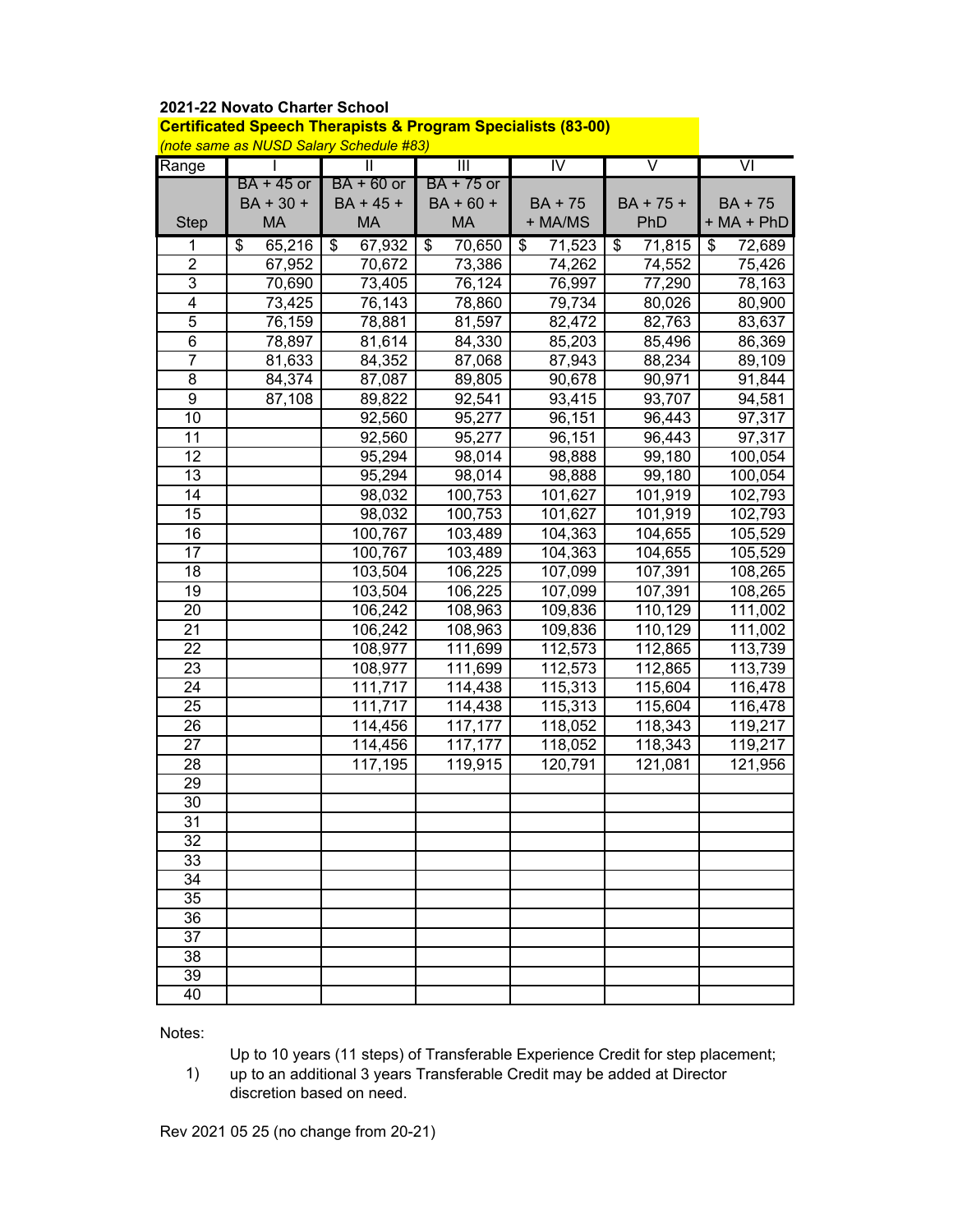# **2021-22 Novato Charter School Classified - Annual Salary Schedule (97-00)**

|     |       | Step->    |           |           | 2.5%      |           |           |           |           |           |           |
|-----|-------|-----------|-----------|-----------|-----------|-----------|-----------|-----------|-----------|-----------|-----------|
|     |       |           |           |           |           |           |           |           |           |           |           |
|     | Range |           |           |           |           |           | 6         |           |           |           | 10        |
|     |       | 55,495.90 | 56,883.30 | 60,256.48 | 61,762.89 | 63,306.96 | 64,889.64 | 66,511.88 | 68,174.68 | 69,879.04 | 71,626.02 |
|     |       | 61,532.43 | 63,070.74 | 64,647.51 | 66,263.70 | 67,920.29 | 69,618.30 | 71,358.75 | 73,142.72 | 74,971.29 | 76,845.57 |
| new | Ш     | 56,585.00 | 58,000.00 | 59,450.00 | 60,936.25 | 62,459.66 | 64,021.15 | 65,621.68 | 67,262.22 | 68,943.77 | 70,667.37 |

Notes:

Rev 2021 05 25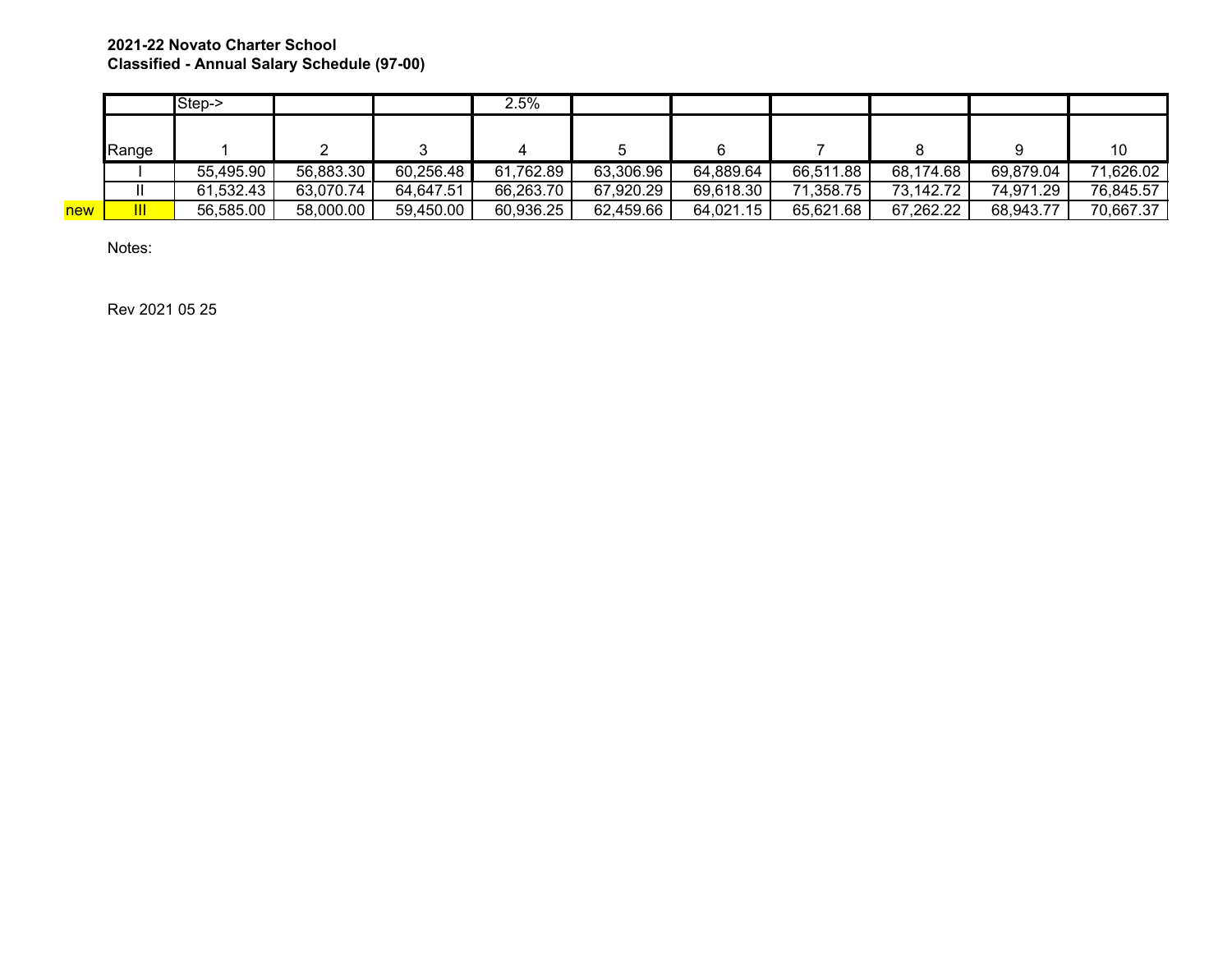# **2021-22 Novato Charter School Classified - Hourly Salary Schedule (98-00)**

|                 | Step->             | 2.5%           |       |       |       |       |       |       |       |       |
|-----------------|--------------------|----------------|-------|-------|-------|-------|-------|-------|-------|-------|
|                 |                    |                |       |       |       |       |       |       |       |       |
| Range           |                    | $\overline{2}$ | 3     | 4     | 5     | 6     | 7     | 8     | 9     | 10    |
|                 | 15.00              | 15.38          | 15.76 | 16.15 | 16.56 | 16.97 | 17.40 | 17.83 | 18.28 | 18.73 |
| 2               | 16.50              | 16.91          | 17.34 | 17.77 | 18.21 | 18.67 | 19.13 | 19.61 | 20.10 | 20.61 |
| 3               | 18.00              | 18.45          | 18.91 | 19.38 | 19.87 | 20.37 | 20.87 | 21.40 | 21.93 | 22.48 |
| 4               | 20.00              | 20.50          | 21.01 | 21.54 | 22.08 | 22.63 | 23.19 | 23.77 | 24.37 | 24.98 |
| 5               | 22.00              | 22.55          | 23.11 | 23.69 | 24.28 | 24.89 | 25.51 | 26.15 | 26.80 | 27.47 |
| 6               | 23.00              | 23.58          | 24.16 | 24.77 | 25.39 | 26.02 | 26.67 | 27.34 | 28.02 | 28.72 |
| 7               | 25.00              | 25.63          | 26.27 | 26.92 | 27.60 | 28.29 | 28.99 | 29.72 | 30.46 | 31.22 |
| 8               | 26.30              | 26.90          | 27.57 | 28.26 | 28.97 | 29.69 | 30.43 | 31.20 | 31.98 | 32.78 |
| 9               | 30.00              | 30.75          | 31.52 | 32.31 | 33.11 | 33.94 | 34.79 | 35.66 | 36.55 | 37.47 |
| 10              | 32.00              | 32.80          | 33.62 | 34.46 | 35.32 | 36.21 | 37.11 | 38.04 | 38.99 | 39.96 |
| 11              | 34.00              | 34.85          | 35.72 | 36.61 | 37.53 | 38.47 | 39.43 | 40.42 | 41.43 | 42.46 |
| 12              | 36.00              | 36.90          | 37.82 | 38.77 | 39.74 | 40.73 | 41.75 | 42.79 | 43.86 | 44.96 |
| 13              | 38.00              | 38.95          | 39.92 | 40.92 | 41.94 | 42.99 | 44.07 | 45.17 | 46.30 | 47.46 |
| 14              | 39.80              | 40.80          | 41.81 | 42.86 | 43.93 | 45.03 | 46.16 | 47.31 | 48.49 | 49.70 |
| $\overline{15}$ | $\overline{42.00}$ | 43.05          | 44.13 | 45.23 | 46.36 | 47.52 | 48.71 | 49.92 | 51.17 | 52.45 |
| 16              | 46.00              | 47.10          | 48.28 | 49.48 | 50.72 | 51.99 | 53.29 | 54.62 | 55.99 | 57.39 |
| 17              | 46.45              | 47.61          | 48.80 | 50.02 | 51.27 | 52.55 | 53.87 | 55.21 | 56.59 | 58.01 |
| 18              | 50.00              | 51.25          | 52.53 | 53.84 | 55.19 | 56.57 | 57.98 | 59.43 | 60.92 | 62.44 |
| $\overline{19}$ | 54.00              | 55.30          | 56.68 | 58.10 | 59.55 | 61.04 | 62.57 | 64.13 | 65.73 | 67.38 |
| 20              | 58.70              | 60.20          | 61.71 | 63.25 | 64.83 | 66.45 | 68.11 | 69.81 | 71.56 | 73.35 |
| 21              | 62.00              | 63.55          | 65.14 | 66.77 | 68.44 | 70.15 | 71.90 | 73.70 | 75.54 | 77.43 |
| 22              | 66.00              | 67.65          | 69.34 | 71.07 | 72.85 | 74.67 | 76.54 | 78.45 | 80.41 | 82.42 |
| 23              | 70.00              | 71.75          | 73.54 | 75.38 | 77.27 | 79.20 | 81.18 | 83.21 | 85.29 | 87.42 |

Notes:

Rev 2021 05 25 (no change from 20-21)